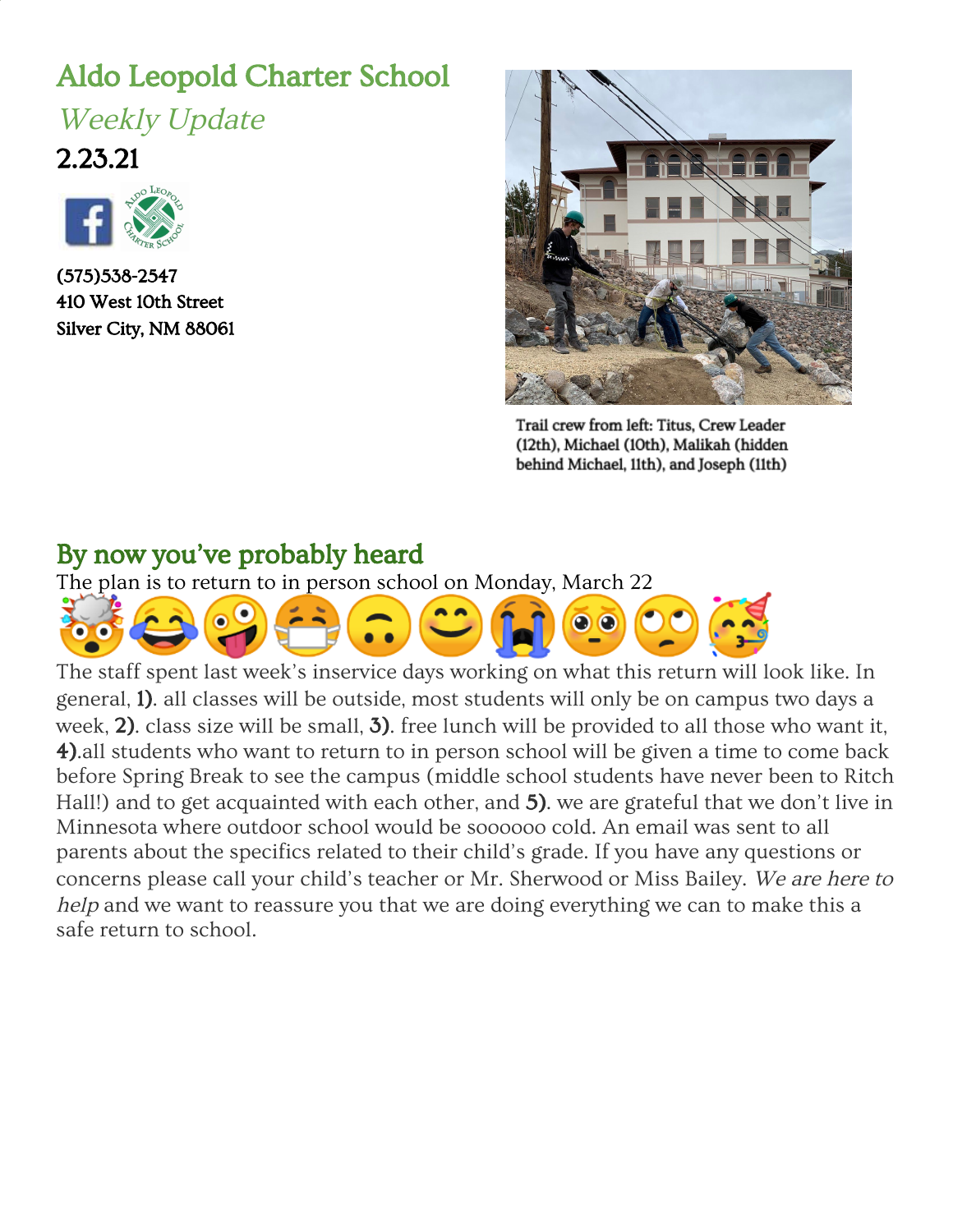## **Grounded**

No one is going anywhere on Aldo buses right now. So since Pete and Maddy could not take the Cultural Geography and Economics, and Environmental science class to [Macho](https://www.capitalpower.com/operations/macho-springs-wind/) [Springs](https://www.capitalpower.com/operations/macho-springs-wind/) Wind Farm as per usual this time of year, they brought the farm to the class. Via the internet. The purpose of this tradition is two fold: 1) to introduce students to a possible well paying career choice "a good career choice because a newly graduated highschool student can make \$18.50 an hour with full benefits and paid time off. You get to travel a lot" and it turns out you must have your phone on 24/7 in case of

emergencies at the farm-what teenager wouldn't love that!)and 2) for students to see for real (well on the internet, like I said) a renewable energy source. We all know there is a lot of ding dang wind here! According to their Give Me 5 journal entries, students learned that it costs 2.3 million dollars to manufacture and transport one wind turbine. "It takes...4-5 cranes, 200 people at each crane just to set it up, plus more people on site." The wind turbines are 24 stories tall and the blades are 150 feet long! The 50.4 megawatts of power from just 28 wind turbines can provide power to 14-16,000 homes and the power generated at Macho Springs Wind Farm goes to Tucson.



# Back on the trail or in the ocean or in the clouds

The middle school has returned to our pre-Thanksgiving Boston Hill Hikes on Friday mornings. At this point we are able to take about half the kids who want to go each Friday, so that means that every other week your middle schooler will be able to see actual real live kids (at a six foot distance and with a mask of course)

When not on Boston Hill, the middle school students have chosen from four different rotations. Ms. Chaney went total middle school and taught about the importance of whale poo. Mr. Cantrell got into octopuses. Erik helped to bring out the inner cartoonist in the kids. And Jennifer introduced her students to the Cloud [Appreciation](https://cloudappreciationsociety.org/) Society. Ms. Chaney's group watched these videos about [wolves](https://www.youtube.com/watch?v=ysa5OBhXz-Q) and [whales](https://www.youtube.com/watch?v=M18HxXve3CM) (if you dream about narrating nature videos, you better practice your British accent) and then they made slides to show the other species that are affected by the preservation of these species. You can see the cartoon creations throughout the Update. And check out these newly named clouds from the Aldo Cloud [Appreciation](https://docs.google.com/presentation/d/1jg5DrhbKWGNRp09ZZ8AaQjBlyE2088q5du5hGC2hux4/edit#slide=id.gbe86f8d2b5_0_9) Society.